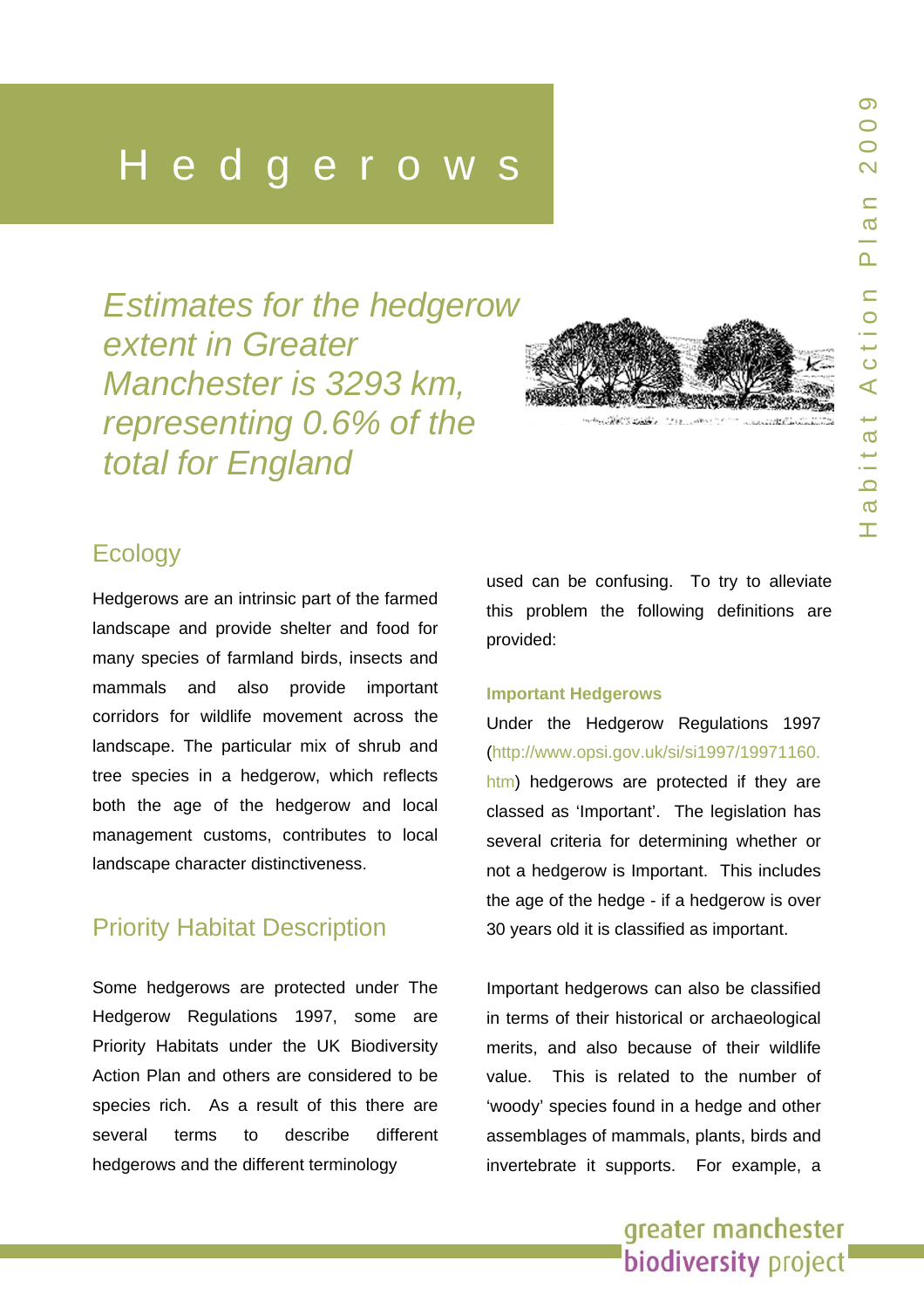hedgerow with 7 woody species would be classed as important, as would a hedgerow with 5 woody species and other features, such as, a ditch running along it, standard trees, gaps of less than 10% of the hedge length and a parallel hedge within 15m. Hedgerows supporting species, which are protected under the Wildlife and Countryside Act 1981 are also classed as Important. For more detailed information on the criteria the legislation should be consulted.

### **Priority Habitat and Favourable Condition**

Under the UK Biodiversity Action Plan for **Hedgerows** 

### [\(http://www.ukbap.org.uk/library/UKBAPPriori](http://www.ukbap.org.uk/library/UKBAPPriorityHabitatDescriptionsfinalAllhabitats20081022.pdf) [tyHabitatDescriptionsfinalAllhabitats2008102](http://www.ukbap.org.uk/library/UKBAPPriorityHabitatDescriptionsfinalAllhabitats20081022.pdf)

[2.pdf](http://www.ukbap.org.uk/library/UKBAPPriorityHabitatDescriptionsfinalAllhabitats20081022.pdf)), it describes this habitat as any boundary line of trees and shrubs over 20m long and less than 5m wide, where gaps are less than 20m wide. All hedgerows consisting predominantly (at least 80%) of woody species native to the UK, for example, hawthorn (*Crataegus monogyna*), holly (*Ilex aquifolium*), hazel (*Corylus avellana*) and dog rose (*Rosa canina agg*), are included within the priority habitat.

However within the Action Plan there are targets to gain or retain favourable condition of hedgerows. Favourable condition is measured by assessing 5 key attributes which are: the dimension of the hedge, the

continuity, the height of the canopy base, the width of undisturbed ground cover at the base of the hedge and the presence or absence of introduced species.

#### **Species Rich Hedgerows**

Hedgerows are defined as species rich when the structural species making up a 30m segment include at least 5 (4 in Northern England) native woody species (Hedgerow Survey Handbook, DEFRA, 2007 [http://www.defra.gov.uk/farm/environment/lan](http://www.defra.gov.uk/farm/environment/landscape/documents/hedgerow-survey-handbook.pdf) [dscape/documents/hedgerow-survey-](http://www.defra.gov.uk/farm/environment/landscape/documents/hedgerow-survey-handbook.pdf)

[handbook.pdf\)](http://www.defra.gov.uk/farm/environment/landscape/documents/hedgerow-survey-handbook.pdf). Climbing plants such as honeysuckle and brambles do not count towards this total, and currently there are no national criteria for incorporating the basal ground flora within this definition.

The Greater Manchester Hedgerows Action Plan has adopted the UK priority habitat description differing only in that they should consist of at least 80% cover of locally native species.

#### Key species include:

Tree Sparrow *Passer montanus* Grey Partridge *Perdix perdix* Barn Owl *Tyto alba* Song Thrush *Turdus philomelos* Yellow Hammer *Emberiza citrinella* Linnet *Carduelis cannabina* Great Crested Newt *Triturus cristatus* Brown Hare *Lepus europaeus* **Bats** Small mammals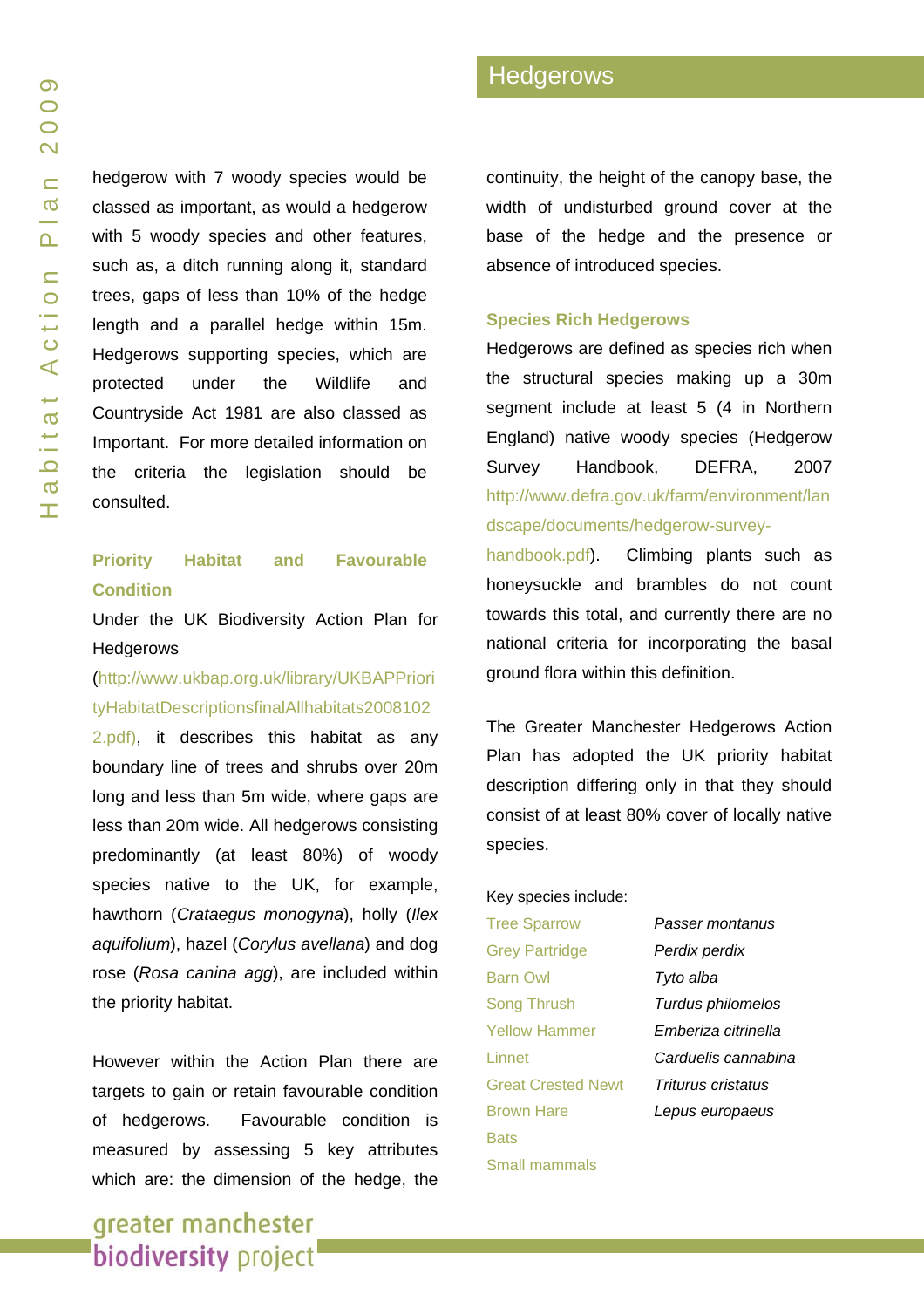### Current status and distribution

#### **National**

The 2007 UKBAP review has changed the name and e xpanded the scope of the priority habitat definition. The A ncient and/o r species rich hedgerows BAP has been renamed *Hedgerows* and now covers all hedgerows that have 80% or more cover of any native trees or shrubs.

The Countryside Surve y 2007 estimates that the extent of hedgerows in England is 402,000 km. It is est imated that 84% of agricultural hedgerows now qualify as a UK priority habitat.

Uptake statistics from the first 2 years of Environmental Stewardship across England show there are over 25,000 agreements, which include options for management of Hedgerows covering length of almost 200,000 km (figures based on options lists provided in Annex 1)

#### **Local**

The latest estimate for hedgerow extent in Greater Manchester is **3,293 km** this represents approximately 0.6% of the England total and 6.4% of the estimated extent for the North West region.

In Greater Manchester few hedgerows qualified as UK priority habitats under the ancient/species rich definition, two are known in Stockport and some in Trafford. However, even species-poor hedgerows provide important feeding, breeding and resting sites for a variety of birds, mammals and invertebrates.

Uptake statistics from the first 2 years of Environmental Stewardship in Greater Manchester show there are approximately 70 agreements, which include options fo r management of Hedgerows covering length of almost 247 km

#### **Polic y and legislation**

Hedgerows are protected by the [Hedgerows](http://www.dartmoor-npa.gov.uk/index/lookingafter/laf-landmanagement/laf-stonewallshedgebanks/laf-hedgerowsregs.htm)  [Regulations 1997](http://www.dartmoor-npa.gov.uk/index/lookingafter/laf-landmanagement/laf-stonewallshedgebanks/laf-hedgerowsregs.htm). Under the regulations, it is against the law to remove or destro y certain hedgerows without permission fro m the local planning a uthority. However, very few hedgerows in Greater Manchester are protected under this.

EC Habitats and Spe cies Directive require member states to encourage the management of hedges in the ir land use planning and development policies.

Under the Food and Environment Protection Act 1985 it is illegal to spray pesticides into hedge bases, unless there is a specific label recommendation, and illegal to use certain pesticides within 6m o f watercourses and/or uncropped habitats.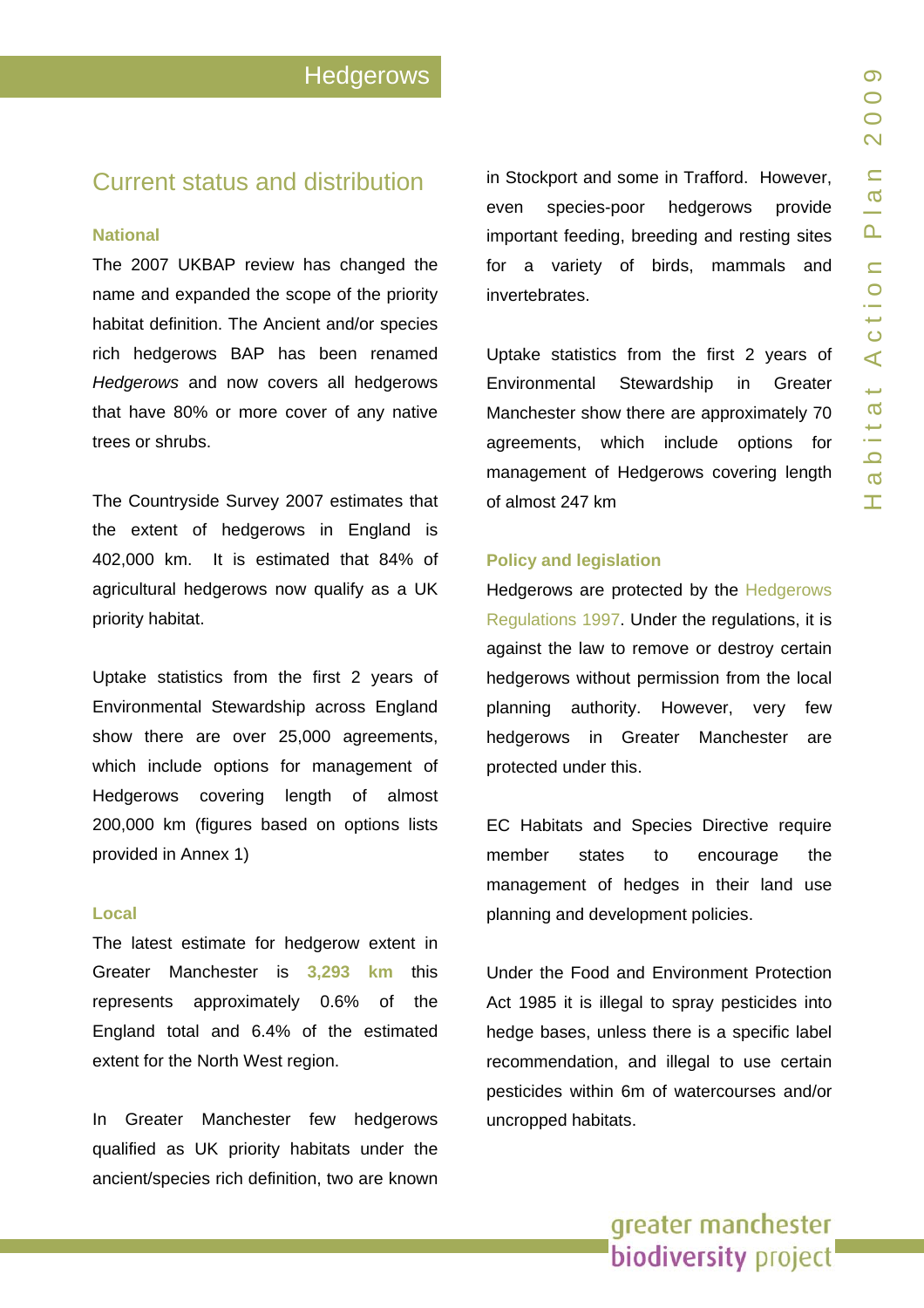The Wildlife and Countryside Act 1981 (as amended) affords protection to some plant and animal species including birds. It is an offence to damage or destroy wild birds, their nests or egg. This is particularly relevant to field boundaries with regards to timing of cultivation, cutting or other management.

Under the Standards of Good Farming Practice land managers must not remove or destroy any hedges and must not trim hedgerows between 01 March and 31 July.

### Factors affecting the habitat

- Reduction in length of hedgerow through removal of field boundaries to create larger fields more suited to mechanised and intensive agriculture, and replacement of hedges by fences.
- Poor hedgerow management either through neglect or excessively frequent or badly timed cutting. Hedgerows can sometimes be colonised by unsuitable species, which can lead to difficulties in management, resulting in the hedgerow becoming neglected.
- Loss of hedgerow trees through senescence and felling, without encouraging replacements.
- Ploughing/cultivation right up to the base of the field boundary.
- ♦ Increased use and incorrect timing of the application of fertilisers, and the resulting run-off.
- Spraying out hedge bases with herbicides and the increase use of herbicides and pesticides in general.
- High stocking rates, which damage hedgerows.
- Lack of understanding amongst general public and some land managers of appropriate management and concern over keeping field boundaries appearing 'tidy'.

### Current actions

#### **National**

Under the Single Payment Scheme land managers are asked to demonstrate that they are maintaining their land in good agricultural and environmental condition. This is achieved through Cross Compliance, which provides a series of standards for environmental management on farms. There are two main elements, Statutory [Management Requirements](http://www.defra.gov.uk/farm/singlepay/furtherinfo/crosscomply/stat-manage.htm) (SMRs) and [Good agricultural and environmental](http://www.defra.gov.uk/farm/singlepay/furtherinfo/crosscomply/gaec.htm)  [condition](http://www.defra.gov.uk/farm/singlepay/furtherinfo/crosscomply/gaec.htm) (GAEC) standards.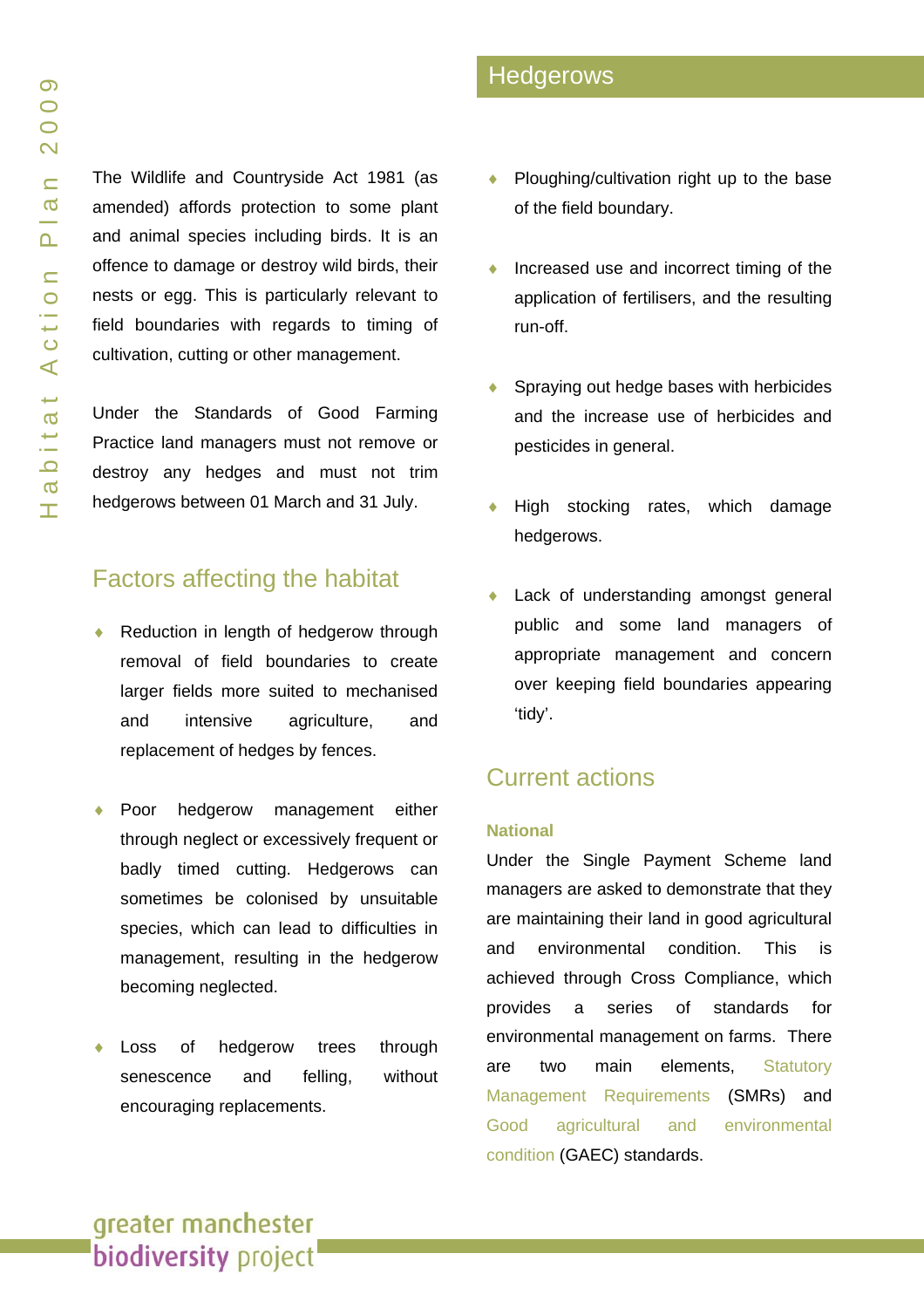## **Hedgerows**

[Environmental Stewardship](http://www.defra.gov.uk/erdp/schemes/es/default.htm) Higher Level Stewardship (HLS), Entry Level and Organic Entry Level Stewardship (ELS/OELS) includ e hedgerow management options.

In 2002 the UKBAP steering group published [The Hedgerow Surve](http://www.defra.gov.uk/farm/environment/landscape/documents/hedgerow-survey-handbook.pdf)y Handbook, a standard procedure for local surveys in the UK, a second edit ion was published in 2007.

[The Farming and Wildlife Advisory Group](http://www.fwag.org.uk/)

offer advice regarding hedgerow maintenance. Advice for maintaining hedgerows for bird spe cies is available o n the [Farm Hedges](http://www.rspb.org.uk/ourwork/conservation/advice/farmhedges/index.asp) and their Management section of the RSPB website.

#### **Local**

Within Greater Manchester £25,000 was awarded from SITA f or hedgerow surveys and management within Oldham. As part of this project 48 hedgerows were surveyed in

2006, 20 of which wer e considere d species rich under the UK BAP criteria for the North, and 10 qualified as important under the 1997 Hedgerow Regulations. Approxima tely 400 metres were managed by under planting or coppicing as appropriate.

An extensive survey of Bolton's hedgerows was carried out in 2001, which highlighted important hedgerows, future priorities and management. The report can be vie wed here - [Bolton Hedgerow Survey 2001](http://www.bolton.gov.uk/pls/portal92/docs/PAGE/ENVIRONMENT_DEPARTMENT/PLANNING_DIVISION/POLICY_AND_TRANSPORT_PLANNING/UNITARY DEVELOPMENT PLAN/TAB80245/BOLTONS_HEDGEROWS.PDF)

> greater manchester **biodiversity** project

### Objectives and targets

| <b>Objective</b> | <b>Target</b>                                                                                                                                                                 | <b>Quantity</b> | <b>Target</b><br><b>Date</b> |
|------------------|-------------------------------------------------------------------------------------------------------------------------------------------------------------------------------|-----------------|------------------------------|
| Maintain extent  | Maintain current extent of hedgerows. This relates 2766 km<br>to all hedgerows consisting predominately of at<br>least one native species.                                    |                 | 2015                         |
|                  | individual, isolated hedgerow trees. 9637 trees 2015<br>Maintain<br>hedgerow<br><b>Identify</b><br>isolated<br>trees<br>and<br>use<br>appropriate management to protect them. |                 |                              |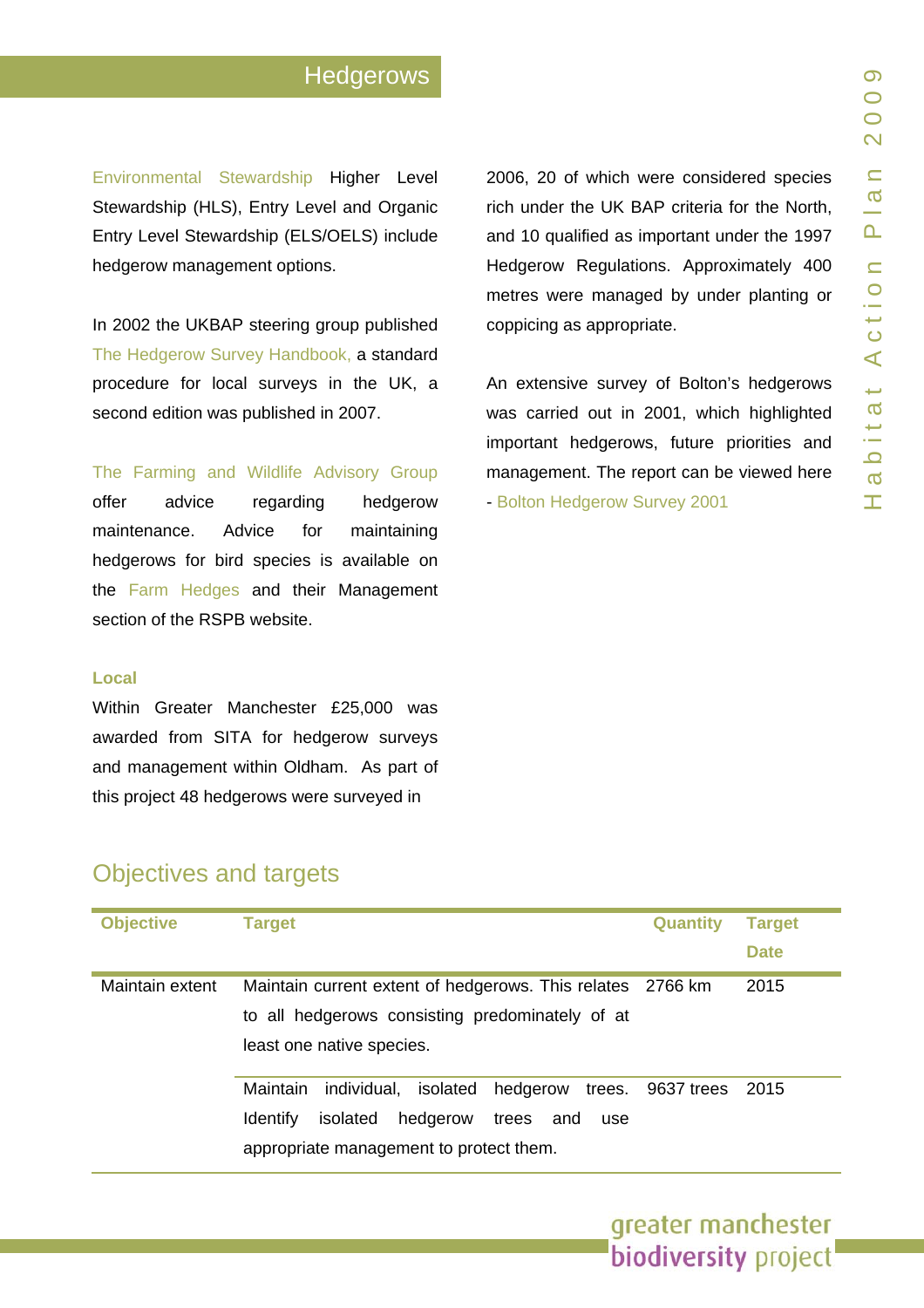### **Hedgerows**

| Achieve    | Ensure that new hedgerow planting achieves the      | 3.75               | 2015 |
|------------|-----------------------------------------------------|--------------------|------|
| favourable | national average species richness. Increase the     | native<br>woody    |      |
| condition  | quality of the existing resource in terms of woody  | species<br>per 30m |      |
|            | species-richness, where appropriate.                |                    |      |
|            | Improve hedgerows that are in poor condition and    | 1,647 km           | 2015 |
|            | bring them into favourable condition by restoring   |                    |      |
|            |                                                     |                    |      |
|            | the structure and species diversity.                |                    |      |
|            | Establish the proportion of land managers that trim | Reduce             | 2015 |
|            | their hedgerows annually and aim to reduce this     | by 40%,            |      |
|            | number. Reduce the number of hedgerows that are     | that are           |      |
|            |                                                     |                    |      |
|            | cut frequently.                                     | cut                |      |
|            |                                                     | annually           |      |
|            | Halt further decline in the condition of herbaceous | 9.89               | 2015 |
|            | hedgerow flora, and improve their condition.        | species            |      |
|            | Maintain condition of the basal flora of hedgerows  |                    |      |
|            | at or above the national average.                   |                    |      |
| Expansion  | Increase the number of young trees by encouraging   | 9900               | 2015 |
|            | planting of specific hedgerow trees or identify     | trees              |      |
|            | saplings that can be left to grow into trees.       |                    |      |
|            | Increase the length of hedgerows.                   | 20km               | 2015 |

### Proposed actions

#### **Site Safeguard**

- ♦ Seek to protect existing hedgerows through the Hedgerow Regulations and Cross Compliance (Medium Priority) LA's, NE. 2015
- ♦ Consider designating important field boundary features as non-statutory

wildlife sites (SBI). (Medium Priority) GMEU, LA's. 2015

#### **Land Management**

♦ Encourage increased take-up of Environmental Stewardship options for management of hedgerows. (High Priority) NE, FWAG, GCT. Ongoing

 $\sigma$ T,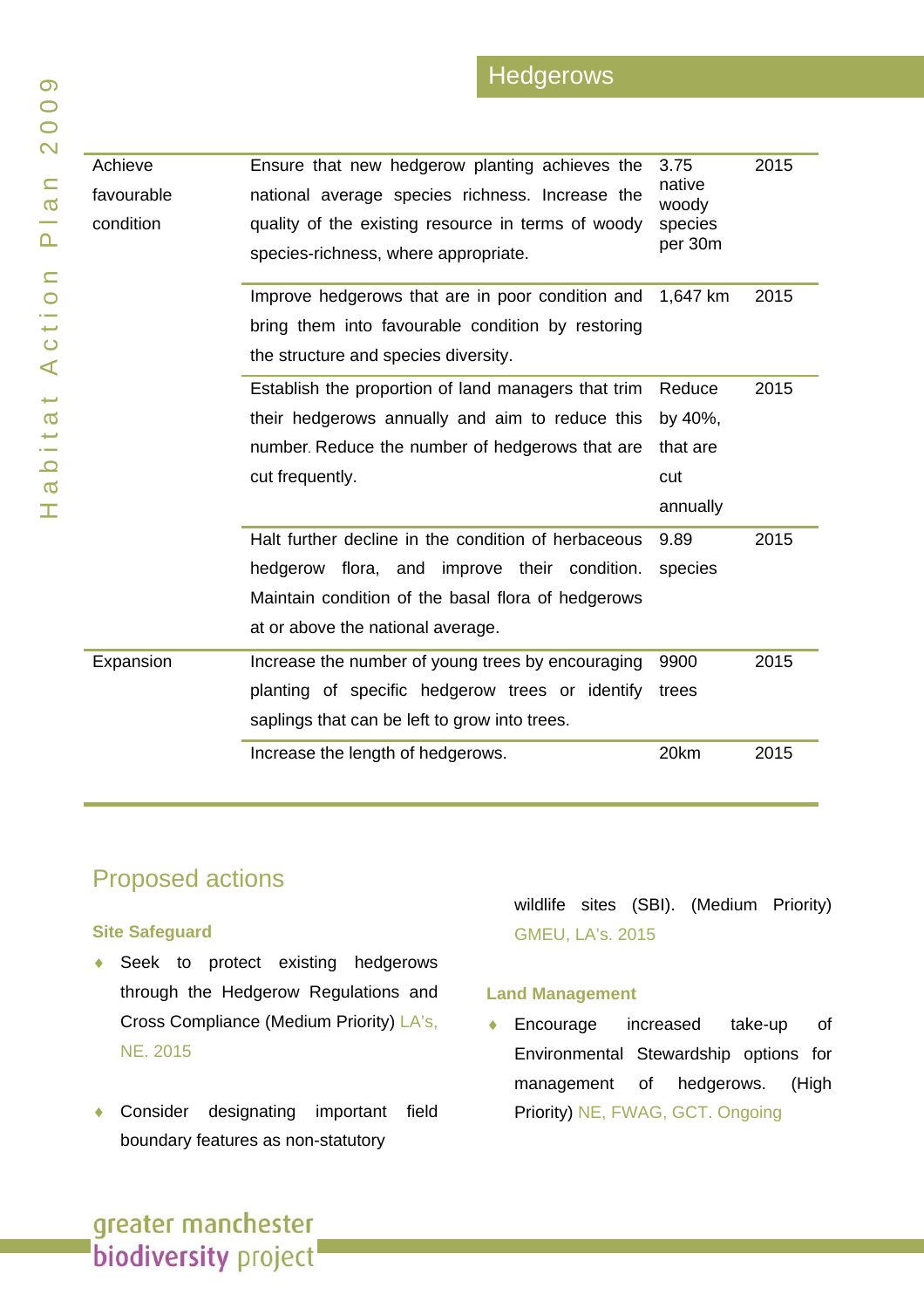◆ Promote and encourage the planting and management of hedgerows where appropriate in ecological and landscape terms. (High Priority) NE, LA's. Ongoing

#### **Advice**

♦ Promote favourable management of hedgerows by providing advice to landowners (High Priority) NE, FWAG, GCT, EA, RSPB. Ongoing

#### **Future Research and Monitoring**

- ♦ Survey and map existing hedgerows and maintain information on GIS database. (High Priority) LA's, 2015
- ♦ Develop coordinated system for reporting on delivery through Environmental Stewardship (High Priority) NE, LBM. 2015
- Develop coordinated feedback from Local Planning Authorities enforcing the Hedgerow Regulations. (Medium Priority) GMEU, LA's, LBM. 2010

#### **Communications and Publicity**

Raise awareness amongst landowners and the public of the importance of field boundaries for wildlife. (Medium Priority) NE, EA, LA's. 2010

#### **Resource Implications**

The value under Environmental Stewardship of all options relevant to this plan is provided in Annex 1.

### **LEAD PARTNERS**

| EA          | <b>Environment Agency</b>              |  |
|-------------|----------------------------------------|--|
| <b>FWAG</b> | <b>Farming and Wildlife Advisory</b>   |  |
|             | Group                                  |  |
| <b>GCT</b>  | <b>Game Conservancy Trust</b>          |  |
| <b>GMEU</b> | <b>Greater Manchester Ecology Unit</b> |  |
| LA's        | <b>Local Authorities</b>               |  |
| <b>LBM</b>  | <b>Local Biodiversity Manager</b>      |  |
| <b>NE</b>   | <b>Natural England</b>                 |  |

### Best practice guidelines

Further information about hedgerow management can be found on the links below.

- The Farming and Wildlife Advisory **[Group](http://www.fwag.org.uk/)**
- Farm Hedges and Management [\(RSPB\)](http://www.rspb.org.uk/ourwork/conservation/advice/farmhedges/index.asp)
- Natural England Guidance: Hedgerow [Trees: answers to 18 common](http://naturalengland.etraderstores.com/NaturalEnglandShop/product.aspx?ProductID=e44eea0a-9651-440d-bb8d-14382f35d5d5) [questions](http://naturalengland.etraderstores.com/NaturalEnglandShop/product.aspx?ProductID=e44eea0a-9651-440d-bb8d-14382f35d5d5)
- Natural England Guidance: Hedge [Cutting: answers to 18 common](http://naturalengland.etraderstores.com/NaturalEnglandShop/product.aspx?ProductID=6b951e40-1678-441f-83a2-2e717b7020c1) [questions](http://naturalengland.etraderstores.com/NaturalEnglandShop/product.aspx?ProductID=6b951e40-1678-441f-83a2-2e717b7020c1)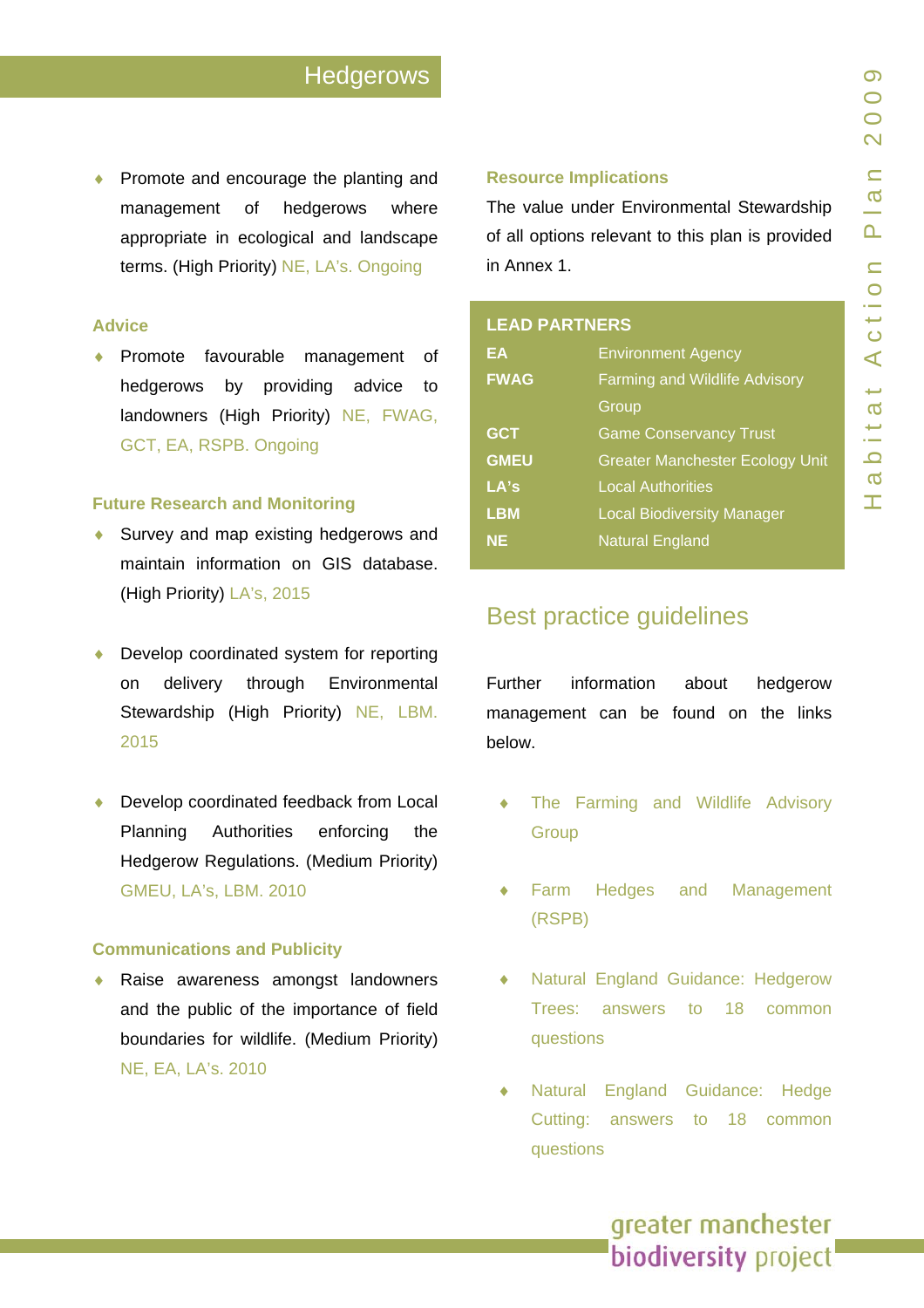♦ [Natural England Guidance: Hedgerow](http://naturalengland.etraderstores.com/NaturalEnglandShop/product.aspx?ProductID=8abe2a38-d880-40a3-801f-0e20ae54f9f6)  [planting: answers to 18 common](http://naturalengland.etraderstores.com/NaturalEnglandShop/product.aspx?ProductID=8abe2a38-d880-40a3-801f-0e20ae54f9f6)  [questions](http://naturalengland.etraderstores.com/NaturalEnglandShop/product.aspx?ProductID=8abe2a38-d880-40a3-801f-0e20ae54f9f6)

- $\triangleleft$  [Hedgelink](http://www.hedgelink.org.uk/)  provides information about hedgerows, management and wildlife.
- ♦ [BTCV Hedging Handbook](http://handbooks.btcv.org.uk/handbooks/index/book/6)

### Links to relevant BAP's

Farmland Birds [Great Crested Newt](www.gmbp.org.uk/site/images/stories/great crested newt bap_09.pdf)  **Hares** 

### References

[Countryside Survey 2007](http://www.countrysidesurvey.org.uk/pdf/reports2007/CS_UK_2007_Ch05_rev.pdf)

Hedgerow Survey Handbook 2<sup>nd</sup> Edition 2007

[FWAG Technical Information Sheets:](http://www.fwag.org.uk/dr_media/fwag/TIS3_Hedgerow_management_-_E2005_24-Feb-09.pdf)  [Hedgerow Management 2005](http://www.fwag.org.uk/dr_media/fwag/TIS3_Hedgerow_management_-_E2005_24-Feb-09.pdf)

### Authors

**Rebecca Jackson-Pitt**  Biodiversity Adviser, Natural England Rebecca.Jackson-Pitt@naturalengland.org.uk

### **Hedgerows**

#### **Emma Wilson**

Nature Development Officer, Stockport emma.wilson@stockport.gov.uk